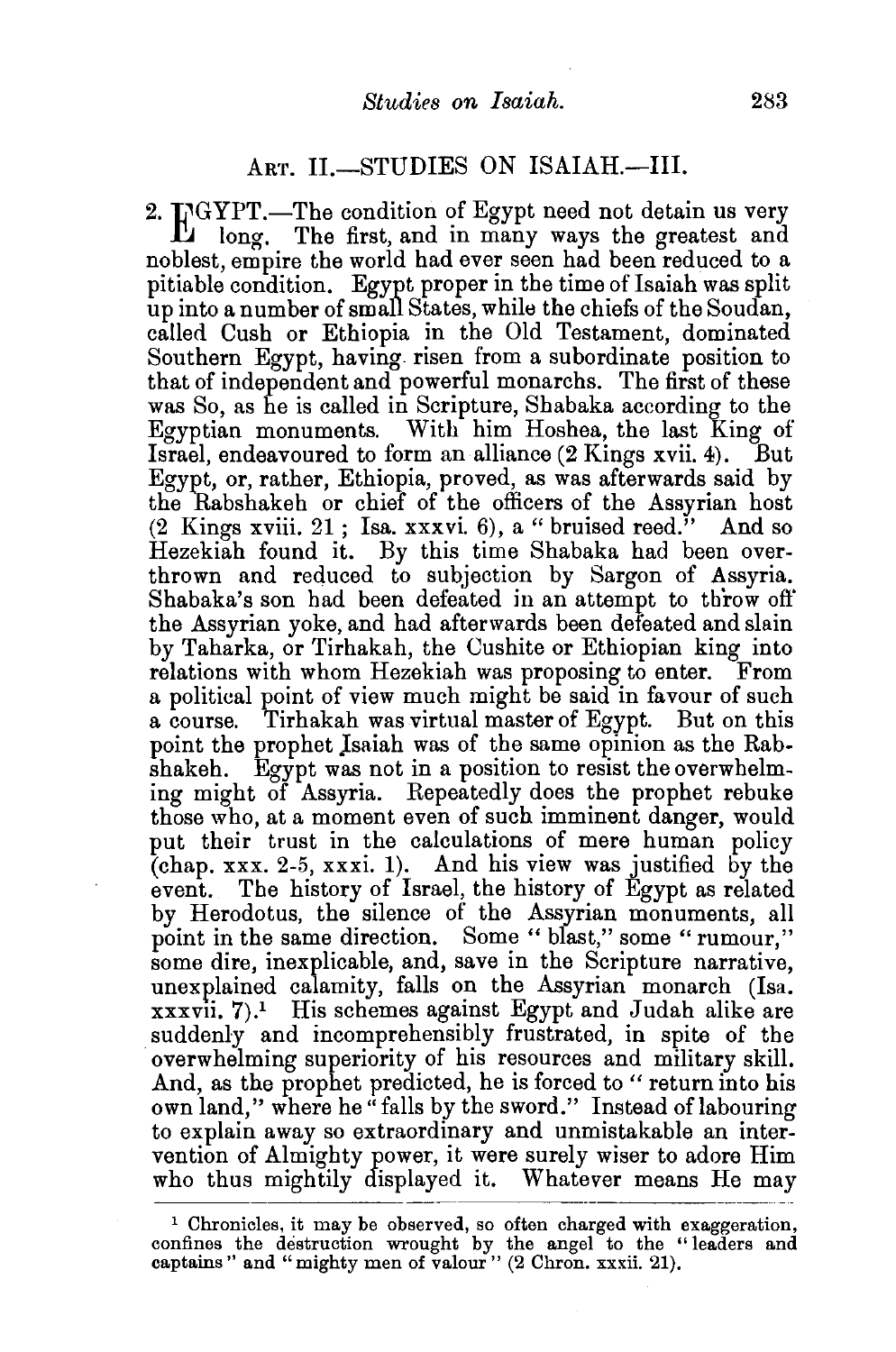have employed, in the hollow of whose hand all means lie hid. certain it is that no mere human contrivance can have achieved this result. Here, as often besides, the great Ruler of all has said to powerful monarchs and mighty conquerors: " Thus far shalt thou go, and no farther." *Flavit et dissipati sunt.*  Not the might nor the counsel of Egypt wrought this great deliverance. They were but "shame" and "confusion" in God's sight. It was His mighty arm, once more, as often before, bared in defence of His people, which had delivered them from their enemies when all mere human resources were in vain.<sup>1</sup>

3. *Israel.-*The history of the Ten Tribes after their separation from their brethren is an instance of the fact that no nation can possibly maintain its existence apart from the abiding influence of religious truth. A further conclusion may be drawn from that history. It is worse to apostatize from revealed truth than never to have known it. The life of Jeroboam once ended, his dynasty came immediately to an end. Religious apostasy culminated in the moral degradation, first of the monarch, and then of the eeople. Moral degradation, here as always, brought instability, disunion, and disintegration in its train. No family retained the crown for more than four generations.<sup>2</sup> One great King, Jeroboam II., arose who cast a transient gleam of light on the declining history of his country. But at his death all was once more darkness. The stamp of decay was irretrievably imprinted on the people which had abandoned the worship of the true God, and had cut itself off from the appointed centre of that worship at Jerusalem.

What the condition of Israel before its destruction was we learn from the writings of the prophets Hosea and Amos. The former describes the abandonment by Israel of the religion given it by God as "whoredom "-a figure used very freely by the prophets.3 This apostasy naturally leads to general idolatry (chap. xiii. 2). But this is by no means the whole of the prophet's indictment. He points to the moral retrogression involved in their unauthorized worship (chap. iv. 13). Society was disorganized. Law and order were in abeyance. Assassination was frequent. The worthless priests of the order of Jeroboam (1 Kings xii. 31; 2 Chron. xiii. 9) assembled in troops to commit murder and practise immorality on the way to Shechem (chap. vi. 9). Drunkenness and adultery are described

<sup>&</sup>lt;sup>1</sup> The history of this period is well and carefully told by Dr. Sinker in the eighth, ninth, and tenth chapters of "Hezekiah and his Age" in Messrs. Eyre and Spottiswoode's Bible Students' Library.

<sup>&</sup>lt;sup>2</sup> Zachariah, the son of Jeroboam II., reigned only six months. <sup>3</sup> Chap. iv., especially vers. 6, 10-13.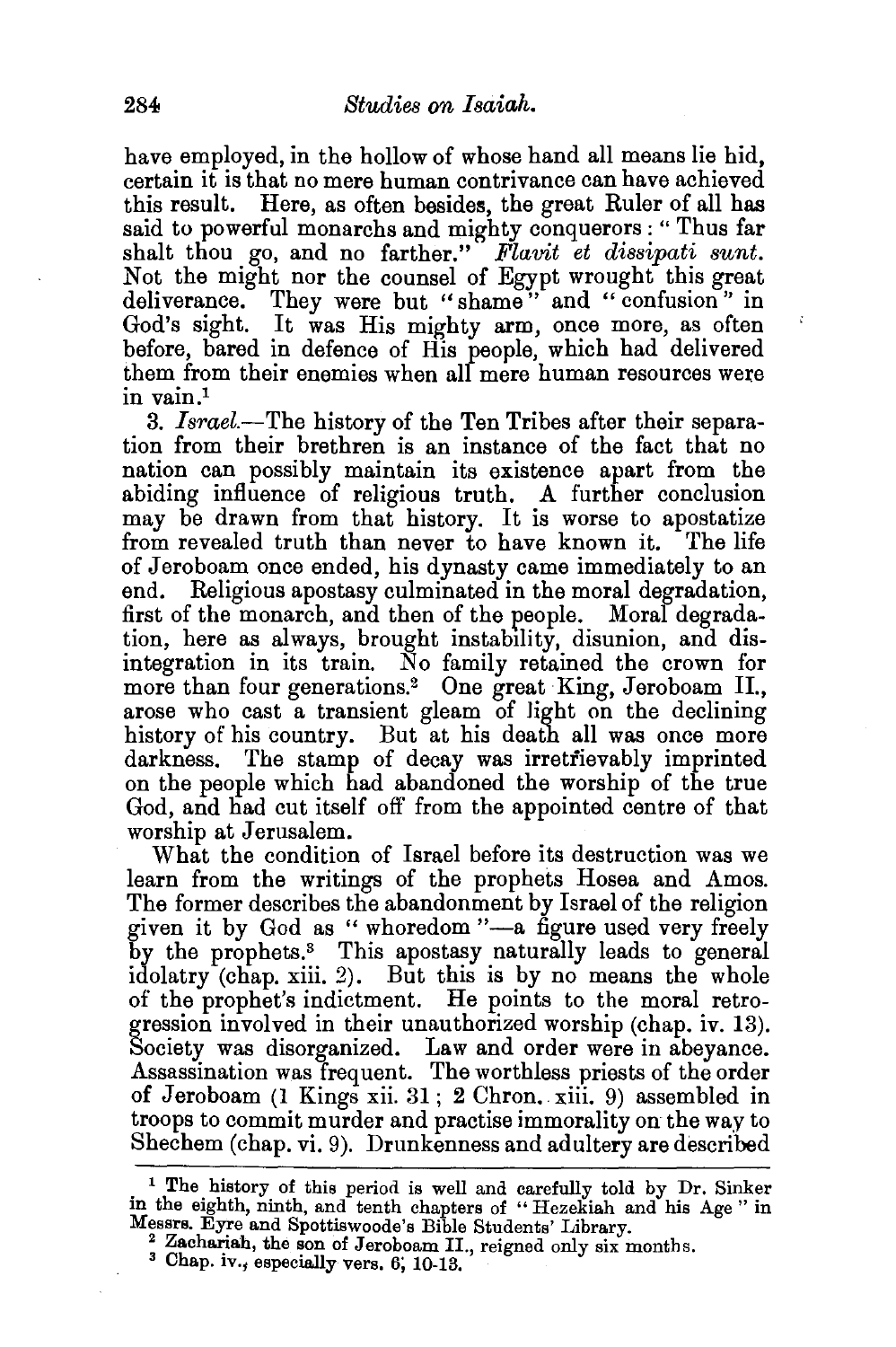as almost universal, and extend downwards from the royal palace (chap. vii. 4-7). Dishonesty, robbery, and oppression are as common (chaps. vii. 1, xii. 7). Amos bears witness to the same state of things. His prophecy (chap. i. 1) is chiefly directed against Israel, though Judah is sometimes mentioned. Oppression, injustice, incest of the most depraved kind, are, he tells us, systematically indulged in (chaps. ii. 7, v. 11). The Divine law is cynically and cruelly violated (chap. ii.  $9$ ; *cf.* Exod. xxii. 26). Luxury is widespread (chaps. iii. 12, 15; v. 11), and bears its natural fruit-unrestrained self-indulgence (chap. vi. 4-6). Though the law in some cases is superstitiously obeyed, the spirit of its enactments is utterly set aside (chap. viii.  $5, 6$ ). Such is the contemporary picture given us of the state of Israel. Criticism sees in it only the ordmary condition of the Semitic races of Palestine. In the days of Jeroboam I. the "evolution" of the later "ethic monotheism," we are given to understand, was "slowly" and "gradually" proceeding. The Churches both of the Old and New Covenant see in the history of Israel something more serious—the abandonment by a nation of its God. " The Lord rejected all the seed of Israel," we are told, "and afflicted them, and delivered them into the hands of spoilers, until He had cast them out of His sight. For He rent Israel from the house of David, and they made Jeroboam, the son of Nebat, king; and .Jeroboam drove" (or drew away) "Israel from following the Lord, and made them sin a great sin. And the children of Israel walked in all the sins of Jeroboam which he did: they departed not from them, until the Lord removed Israel out of His sight, *as He spalce* by *the mouth of all His servants the*  prophets." Where recent criticism sees only an interpolation by a religious enthusiast, the reverent student of Scripture recognises the hand of one of the recognised " servants" of God, for to the prophets, as the Scriptures intimate, was the task given of recording the national history. So Israel was "carried away out of their own land to Assyria unto this day" (2 Kings xvii. 20-23). Is this history or fiction? Let the prophets Hosea, Amos, and Micah, whom even criticism admits to have been contemporary writers, answer the question. Israel " doth commit great whoredom, *departing from the Lord''* (Hos. i. 2). She "went after her lovers, and *forgat Me,* saith the Lord" (Hos. ii. 13). She "hath forgotten the law of her God" (Hos. iv. 6), and " played the harlot" (ver. 15). Her people "have wandered from Me" (Hos. vii. 13). The "law (Torah) written in ten thousand precepts" (Wellhausen would have us believe that a Torah is oral testimony only, and his followers tell us that it only consisted of four chapters in Exodus) is "counted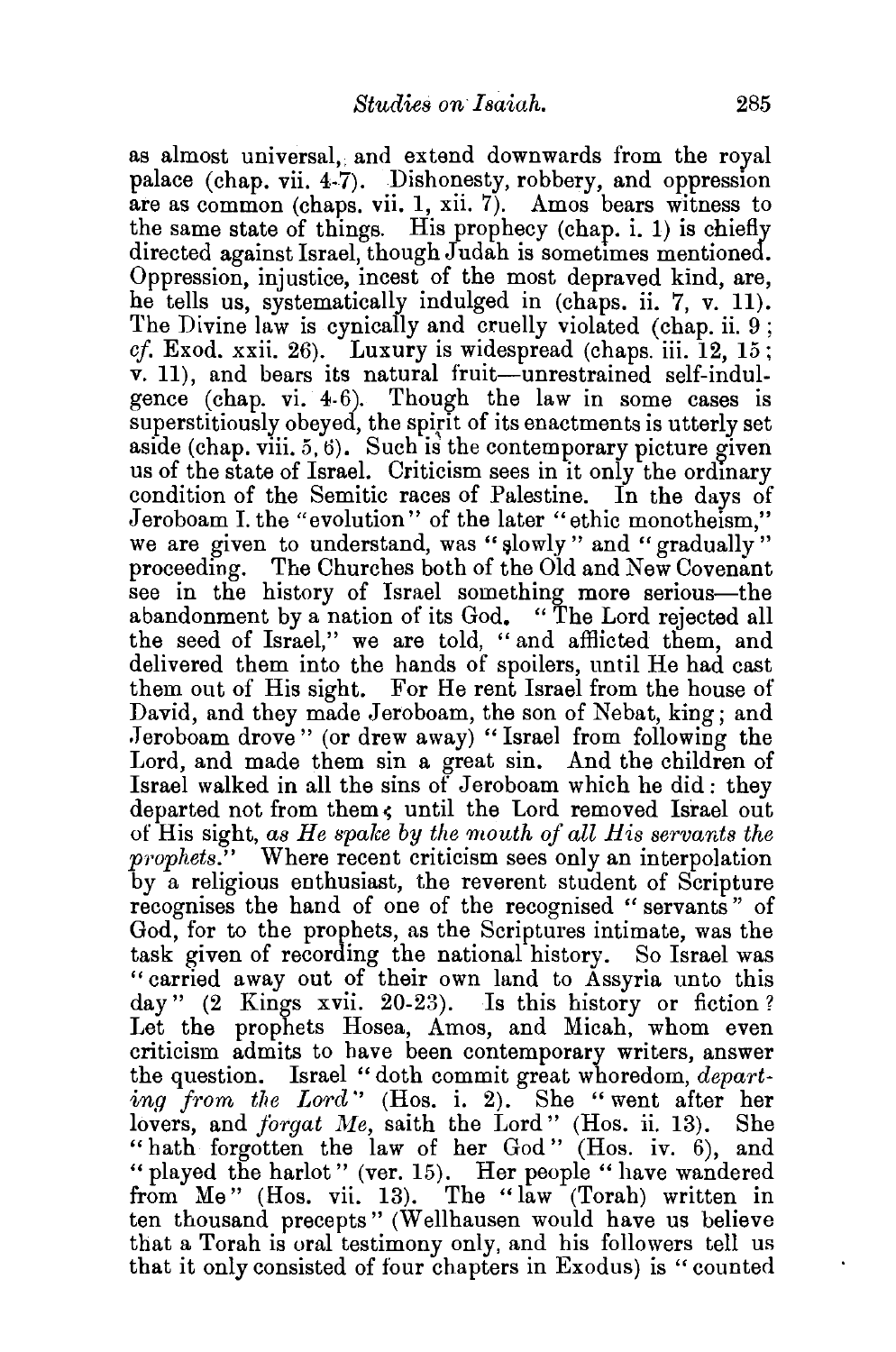a strange thing " (Hos. viii. 12). God's people are "bent to *backsliding* " from Him (Hos. xi. 7). They have "transgressed against Him," and "have *not returned to Him"*  (Amos iv. 4, 9, *)0,* 11). The worship at Bethel and at Gilgal (which seems by this time to have superseded the worship at Dan, lying as it did on the northern border of Israel, far away from the centres of national life) were instances of that transgression (Amos *iv.* 4, v. 4, 5). The "sin of Samaria" and the setting up (by Jeroboam, of course) of a god at Dan are further mentioned (Amos viii. 14). Micah writes in the same strain (chap. i. 5). The "statutes of Omri" and the "works of the house of Ahab" are contrasted with the law of the Lord, whose " righteous acts " were done in the sight of His people from the time when He led them up from Egypt (Mic. vi. 2, 4, 5, 16). What need can there be to quote further? No one can read the writings of these prophets with ordinary attention and not see that their language is quite incompatible with the idea of a "slow" or "gradual evolution" from heathenism to monotheistic religion, and is only explicable on the idea of a definite and wilful "backs)iding" from the law of God.

4. *Judah.-Although* the same punishment ultimately fell on Judah which had fallen on Israel, and for the same cause -disobedience to the law of God-yet we discern a marked difference in some respects in the history of the two kingdoms. First we note that Israel's declension was immediate, that of Judah gradual. Indeed, the smaller kingdom, for a time at least, seemed—as was indeed natural—even to advance in religious fervour and, as a consequence, in prosperity. It was, be it remembered, but an insignificant portion of a whole by no means formidable, either in territory or population. But it was reinforced by a considerable immigration from the sister kingdom. It was therefore able from the first to contend with Israel on something like equal terms, an equality more nearly reached as the time went on. Moreover, with the exceptions of the feeble Jehoram and his brother Ahaziah, Judah enjoyed a succession of excellent monarchs until the reign of Ahaz. It was then that the declension began; and the corruption which then seized hold of the people was too deep-seated for Hezekiah, even with the inestimable advantage of Isaiah's influence behind him, to root out. It is needless to draw a picture of the moral and political condition of Judah from the reign of Ahaz onward. It corresponded, as the prophets we have cited testify, very closely to that of Israel. Hezekiah was doubtless deeply anxious to bring about a reformation  $(2 \text{ Kings} xviii. 4-6)$ ; 2 Chron. xxix.-xxxi.), and his example and that of his court was unquestionably calculated to bring it about. But luxury and immorality, arrogance and violence, were too widely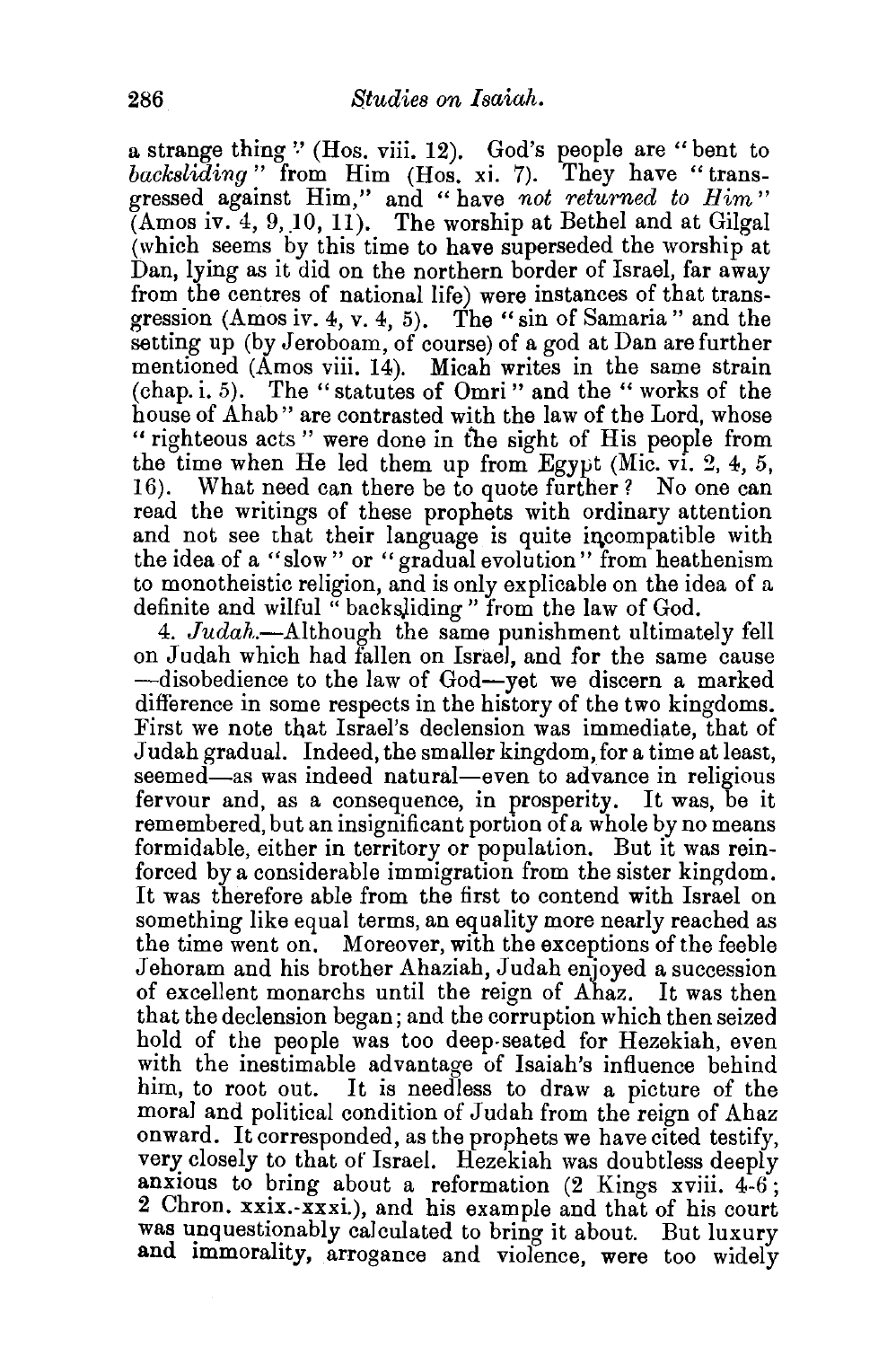spread to be eradicated. The masterly picture drawn by Isaiah in his first chapter, which could hardly have been true of any period of his life but the reign of Ahaz, needs no further explanation. We will defer our observations on the condition of Judah as there described till we comment on that chapter. But the allusion to the iniquity of Judah having affected the "head" and the "heart" (chap. i. 5) must certainly have referred to the government and the monarch himself. Neither Uzziah, Jotham, nor Hezekiah would have tolerated "princes" who were " rebellious " (against God, obviously) and " companions of thieves," though doubtless a great deal of local injustice was done in their reigns, as in England during the Middle Ages, of which neither the justest nor the ablest monarch could take cognizance. Nor will any other period fit in with the prophet's lament (chap. iii. 12) that "children" oppressed God's people, and " women ruled over them," a passage which most probably refers to harem intrigues, either under a capricious and passionate monarch, or under one who was imbecile enough to allow the children of a favourite sultana to dictate his actions.

The reign of Ahaz was doubtless, as has been already said, the turning-point in the history of Judah. The promise of the reigns of David and Solomon had not been fulfilled. Solomon's departure from the "statutes and judgments" handed down from the days of Moses had shattered his kingdom. The more distant portions of it, impelled by the desire of the powerful tribe of Ephraim to regain the ancient ascendancy of the house of the pious and capable Joseph, as well as by dissatisfaction with the burdens which Solomon's selfish magnificence imposed on his people, successfully revolted from his successor. Yet, as we have already seen, prosperity did not at once forsake the tiny kingdom which was all that remained to the house of David. The prophecy that the descendants of David should become rulers of a world-power might yet have been fulfilled. In those days of false religion and imperfect morality, all that was needed in order to found a vast empire was the manly virtue, the fidelity, and the self-devotion which only true religion could inspire. Here criticism once more goes astray. Instead of removing difficulties and reconciling contradictions, it has chosen for itself a destructive mission. It has torn the Mosaic institutions into fragments, and put them together again in a shape of its own. It has failed to see that the mission of Moses is a fact of the first rank in history. His conception of God is altogether unique. Other nations have formed more or less sublime conceptions of Him, and have connected with their ideas of Him more or fewer admirable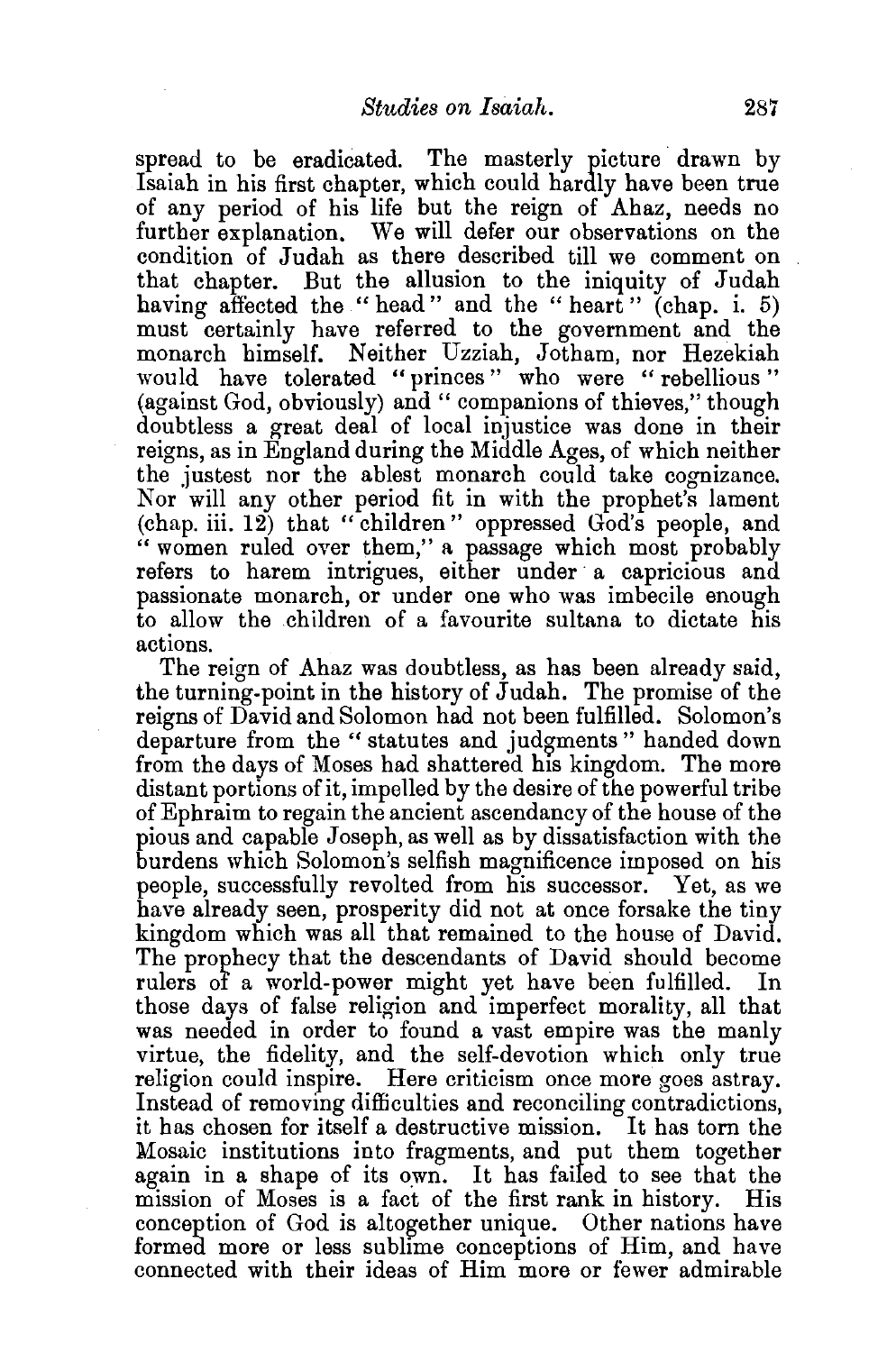moral sentiments. But of *corporate* religion-of religion as cementing together a whole community-there is nothing outside the Bible. With the Israelite God was the Father and the Ruler of the race. He was not only an object of awe and adoration, but of confidence and love. He was no capricious being, like the gods of the heathen. They who would serve Him must cultivate mercy, justice, and truth. And faithfulness to Him on the part of His votaries involved faithfulness to one another. Had the Israelites set themselves to keep their law, they would not have displayed the fault of other nations-selfish greed on the part of the individual, leading to demoralization and disintegration. They would have *held together,* and by mutual fidelity, as well as by valour, justice, and self-control, would have achieved the conquest of the world.

If we need a proof of this, we find it in the history of David's reign. The king himself is no typical Eastern potentate, the unresisting slave of his own passions, the imperious master of all beside. He trembled before the prophet whose sublime task it was to proclaim the majesty of God's law. He made no attempt to deny that he had shamefully transgressed it. The warriors who followed him were bound together by mutual fidelity to the Lord and the Lord's anointed. Men like Abner; Saul (in his earlier days, before he became corrupted by vanity and love of popularity); Joab and Abishai (with all their faults) ; Benaiah and the rest of the " thirty" ; gallant, honest., manly, self-sacrificing old Uriah; Ittai, with his touching fidelity<sup>1</sup>—these were men to whom ancient history presents no parallel. No people could have withstood the onset of hosts led by warriors such as these. As it was, they spread the empire of one who but a short time before was a persecuted fugitive from a distracted and down-trodden nation until it extended from the Euphrates to the border of Egypt. It might easily have spread further, had not luxury relaxed the fibre of the administration, and substituted, as it has so often done since, self-indulgence and ostentation in the place of frugality, public spirit, and the love of justice. A brilliant and cultivated voluptuary, by forgetting the duty of selfmastery which the law of God set before him, sowed the seeds of suspicion and of jealousy among his servants, and thus destroyed the splendid prospects which his father's virtues and patriotism had placed within his reach. Judah, in her turn, failed to keep the law which had been set before her

<sup>1</sup>If Uriah and Ittai were of foreign extraction, which is not by any means certain, they must have been naturalized Israelites. And it is plain that the command to exterminate the Canaanites, which we find in the Pentateuch, was confined to the period of Joshua's invasion.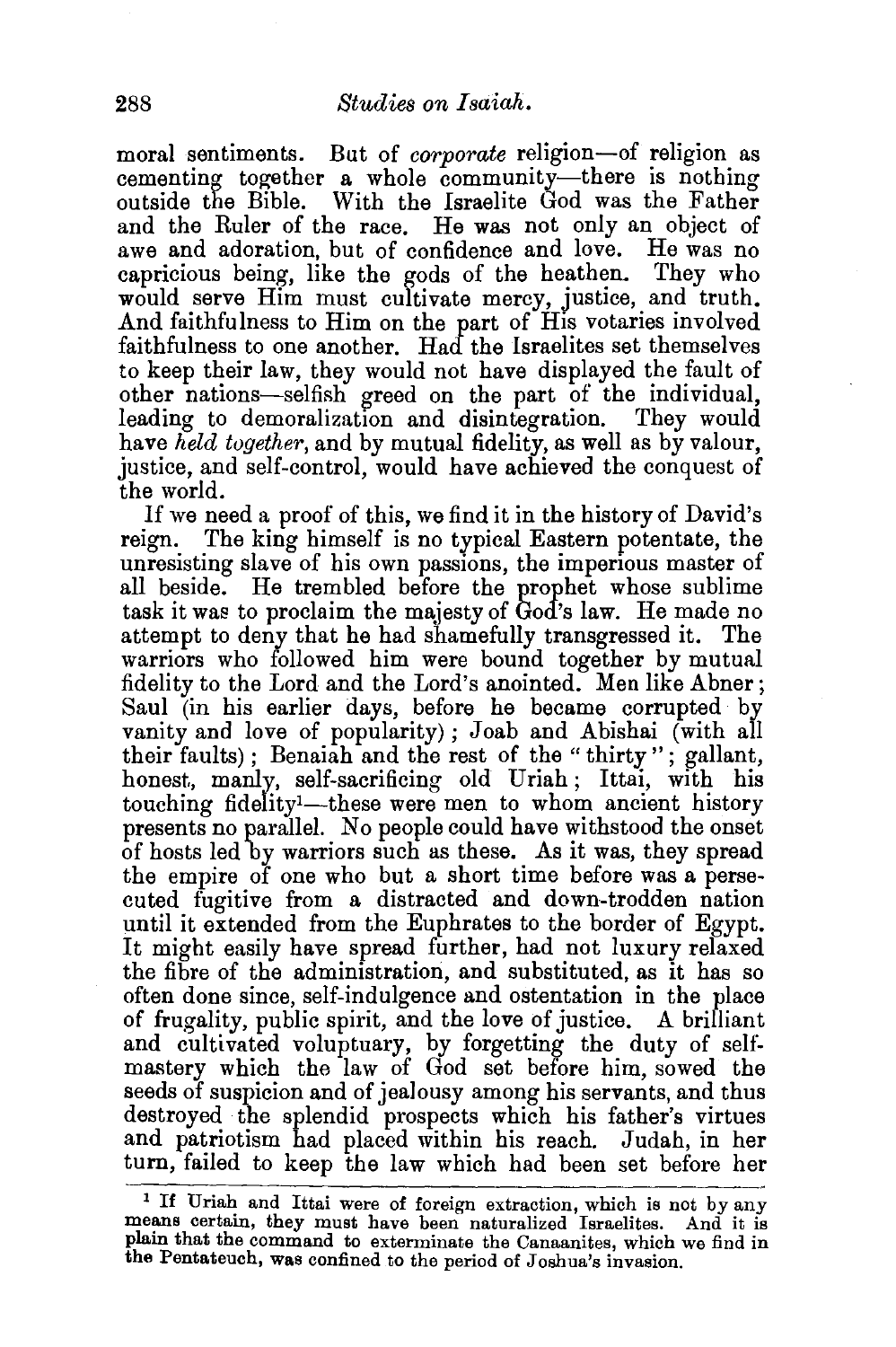(2 Kings xvii. 19). Therefore the empire of the world passed into other hands. It is true that the Assyrian power was not built on the foundation of a lofty morality, but on personal ambition and lust of power. It was cruel, rapacious, and unprincipled. But power which proceeds from warlike aggression has at least *some* moral cbaracteristics which deserve respect. War cannot be waged without a measure of order, co-operation, discipline, self-command, self-devotion. There are lower depths of crime than the excesses, terrible as they are, committed by a conquering army. It is on the nations plunged in indolent and selfish voluptuousness, such as the inhabitants of Palestine were when Joshua's invasion took place,! that the hand of God has always lain most heavy.

As we have seen, however, a succession of virtuous princes arrested Judah's decay. Perhaps even the rebellion of Israel may have acted as a stimulus to the obedience of Judah. The chronicler records an enthusiastic oration by Abijah which seems to imply this (2 Chron. xiii. 4-12). There is no reason why we should reject it as unhistorical, and every reason why we should not do so. Asa and Jehoshaphat, however they may have come short of the high ideal of the prophetic writers to whom we owe the history of God's people, were actuated by the same motives of fidelity to God's revealed law. The prophets, we are told, rebuked them for their shortcomings, and the remonstrances of Jehu, the son of Hanani, produced an immediate effect on the mind of the latter king (2 Chron. xix. 2-10). The ill-starred alliance with Ahab's family brought the misfortune on Judah of two irreligious monarchs. But the evil of their influence does not yet appear to have gone very deep. The reigns of Jehoash and Amaztah were on the whole favourable to the fortunes of Judah. And the chronicler (2 Chron. xxvi.) credits Azariah (or Uzziah) with having largely increased the internal resources and external authority of his kingdom. Nor does the chronicler appear to display that habit of romancing here which the modern critic, dominated by his theory, would have us believe is his special characteristic. For the inscriptions of Pul (Tiglath-pileser III.) mention Azariah of Judrea, but while Hamath in Syria is subdued, and Rezin of Damascus and Menahem of Israel become tributaries, the King of Judah is neither represented to have been overthrown in battle nor to have purchased a precarious liberty by making his submission. Jotham seems to have maintained the position in which his father left him. But though his rule was one of more

<sup>1</sup>With the exception of Tjre and Sidon, which had substituted com- mercial for warlike enterprise.